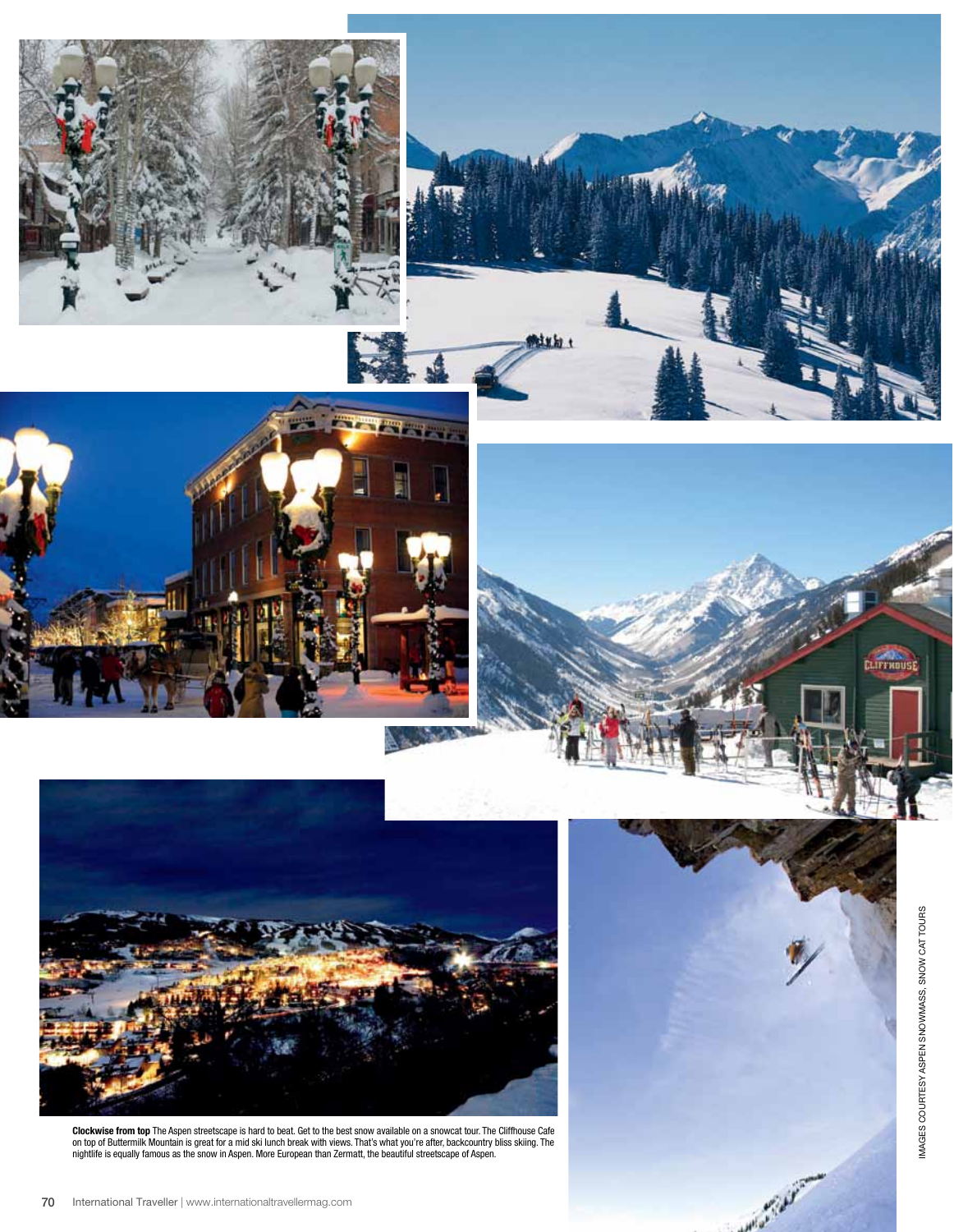

*Forget movie stars and fur coats, Craig Tansley reveals Aspen is the Byron Bay of the ski world… man.*

I's Friday night in earth's most celeb<br>ski town yet its pretty, snow-coveree<br>sidewalks are cluttered with unwash<br>(and mildly washed) sexagenarians<br>every conceivable shade of tie-dye. Thick, t's Friday night in earth's most celebrated ski town yet its pretty, snow-covered sidewalks are cluttered with unwashed (and mildly washed) sexagenarians in unruly beards threaten to burst into flames as fat, pungent-smelling doobies are passed from mouth to mouth; I'm as high as a kite just catching the backdraft.

Shakedown Street – Aspen's most popular Grateful Dead covers band (and there's an awful lot of them about in Colorado) – are playing at Aspen's BellyUp Bar. It's sold out… has been for weeks, by the time I make it through the doors the band have launched into the Dead's classic The Music Never Stopped and three generations of die-hard fans are forcing skidamaged limbs to bend and contort on the beer-soaked dance floor.

While Jennifer Aniston might come to Aspen every Christmas and Kevin Costner owns the fanciest house in town, the truth is it's the dead-heads… the hippies… the counterculturists… who rule this town.

"If Jerry Garcia (Grateful Dead's iconic guitarist) was still around and he ran for mayor no-one else would get a vote," a dread-locked ski instructor tells me.

"Aspen's been about peace, love and rock'n'roll since the '60s," Nina Gabianelli from the Aspen Historical Society says. "Long skis, short relationships, that's what founded this town."

Aspen long ago earned its stripes as the star-spotting capital of the skiing world, but at its heart it's just a rainbow village in the Rocky Mountains that John Denver loved to sing about (just think: Byron Bay covered in snow).

For every designer store selling \$30,000 fur coats, there's a dark and dusty cowboy bar serving ice-cold \$2.50 American beer and 45c buffalo wings; or a thrift store selling the kind of ski gear Aniston probably wore as a kid.

"Paris Hilton might be in town, but hell, it's not like she's going to be with us downing \$3 beer and shots at Little Annie's bar, is it?" asks local barman, Eric Angus.

*While Jennifer Aniston might come to Aspen every Christmas and Kevin Costner owns the fanciest house in town, the truth is it's the deadheads… the hippies… the counter-culturists… who rule this town.*

And therein lies Aspen's appeal; you can view the passing parade of beautiful people (and nowhere does beautiful people better than Aspen) from the comfort of a well-worn bar stool.

"In Aspen you either have three homes or three jobs," town historian Tom Egan says. "Most of us fall into the latter category and the rest fly in and out in their private jets and keep out of our way."

In many ways, Aspen's past mirrors that of

our own rainbow icons, Nimbin and Byron Bay. Formerly the domain of God-fearing ranchers, Aspen lay siege to hippies and counter-culturists in the late '60s and early '70s, led by Hunter S. Thompson. In 1970 he even ran (unsuccessfully) for mayor. As the greed of the '80s and '90s threatened to turn Aspen into just another ski resort conglomerate, the hippies fought hard against developers to ensure Aspen kept its small-town vibe.

"It's always been about the locals all in it together," Egan says. "Same thing with Hunter, all he ever wanted was to keep Aspen for the people who wanted to come and love her. Anyone else could get the hell out of town, he'd help 'em too."

I'm perched on a bar stool in Thompson's old hang-out, the Woody Creek Tavern, 10 minutes drive from town. If anywhere's the antithesis of Aspen's sophisticated global image, it's this place with its tattered walls and simple bar grub. "Hunter used to sit over there," Egan says pointing at a ghost on a bar stool. "No one really ever noticed him, it's just like that around Aspen."

Aspen's full of these type of establishments. While the Caribou Club on Aspen's East Hopkins Street charges \$20,000 for life membership, across the street you can order a \$2.75 chicken taco and a \$2.50 beer at local hang-out, Zane's Tavern. Locals like to take their own form of 'swanky to skanky' bar tours after skiing, starting with the private jet set at hot spots like The Terrace Room at the Little Nell, and ending up somewhere you can order a round of beers and shooters for all your buddies for less than \$20.

International Traveller | www.internationaltravellermag.com 71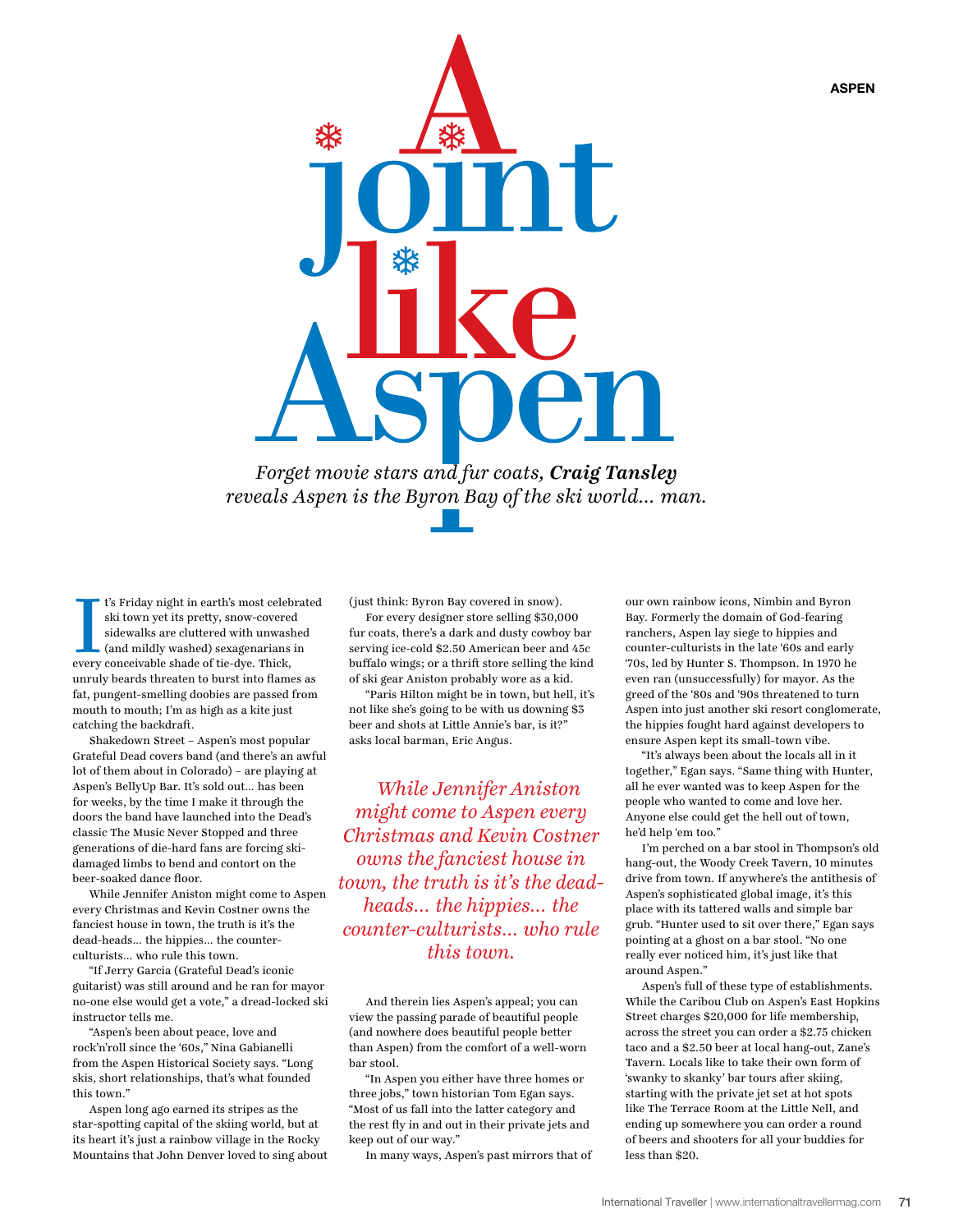

Above The St Regis Aspen. Opposite page clockwise from top left From the outside, Cloud Nine seems rather sedate. Inside Cloud Nine, the Bavarian craziness is intoxicating. The apres skiing in Aspen is hard to beat. Counter culturalists outside their favourite dining spot in the 70s. The view from the swanky Little Nell Residences.

Even on the mountains themselves, Aspen has its own unique touches. Over 50 shrines have been built all over Aspen's four ski mountains to hippie icons like Jimi Hendrix and Jerry Garcia – devotees visit every week and restock Jerry's marijuana needs in the afterlife.

I first fell for Aspen a decade back; having spent my childhood in Byron Bay, the parallels between the two destinations made me feel instantly at home. Like Byron Bay, it's the kind of town you can spend a week in and know everyone's name, provided you avoid the tourist traps.

But quite aside from the alternative ambience, it's worth remembering Aspen is the world's best ski destination. Built along the ridiculously pretty Roaring Fork Valley in central Colorado, Aspen is actually made up of four ski resorts, all available on the one ski ticket. Skiers can access Aspen Mountain, Aspen

*Even on the mountains themselves, Aspen has its own unique touches. Over 50 shrines have been built all over Aspen's four ski mountains to hippie icons like Jimi Hendrix and Jerry Garcia* 

Highlands, Snowmass and family-friendly Buttermilk Mountain, all located within a short (free) bus ride of each other. What this means is every type of skier is catered for, Buttermilk Mountain is the United States' best beginner mountain, Snowmass has the most vertical

metres descent in the entire US, while Aspen's backcountry terrain offers some of the most challenging skiing on earth (the Highland Bowl at Highlands is one of the world's most famous inbound ski challenges).

Aspen might have the best après ski scene both on its ski mountains and in its rustic little mining town, but it's the all-natural pleasures in Aspen that really make the place. One night I shun every one of the town's 50 plus cafes, bars and restaurants and hike all the way up to the top of Aspen Mountain. Nothing but a full moon lights my way as I ride freshly-groomed corduroy snow all the way back down. "There's a Ute Indian saying (the first inhabitants of Aspen) that warns if you stay overnight here you'll never be able to leave," a long-time local tells me one night at Little Annie's. "There's a whole town of us that are cursed. They'll only get us out of here in wooden boxes." $\bullet$